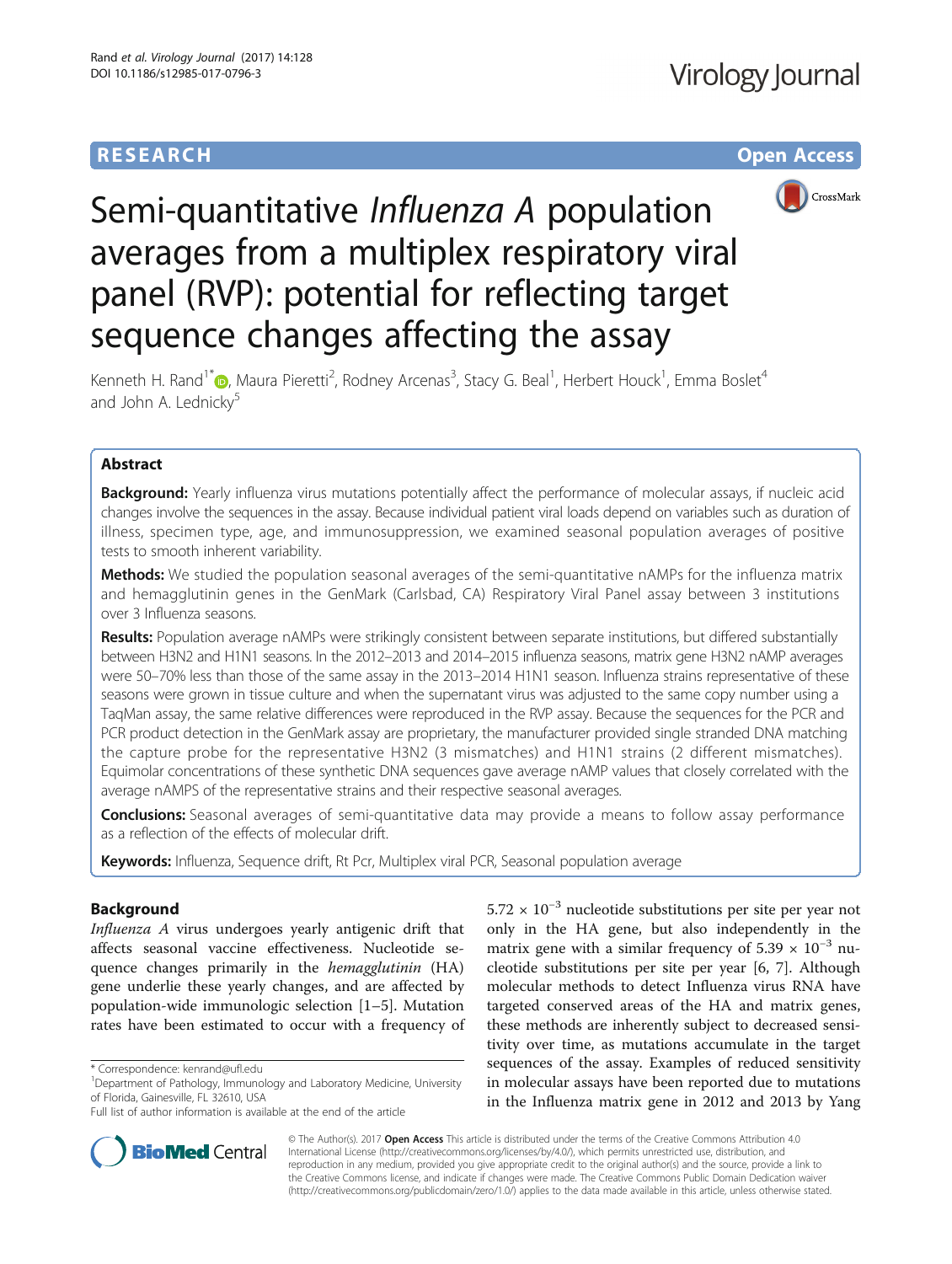et al. in Taiwan [\[7](#page-6-0)], as well as in molecular assays for M. tuberculosis, and enterovirus, Respiratory Syncytial Virus, Hepatitis B, and influenza viruses [\[8](#page-6-0)]. In this study, we present data suggesting that sequence differences in the Influenza matrix gene between strains of H3N2 and H1N1 account for differences in the GenMark Respiratory Viral Panel (RVP) matrix gene assay nanoamperes (nAMPs), and that these differences are reflected in the population average mean  $\pm$  SDs of all positive matrix gene tests over the course of an entire season.

## Methods

Our objective was to determine whether averaging the semi-quantitative nanoamperes (nAMPS) obtained from the GenMark (Carlsbad, CA) Respiratory Viral Panel (RVP) for all positive results for an entire Influenza season would show meaningful differences due to Influenza sequence drift.

## Study design

#### Patients studied

De-identified nAMP data from all patients who had a respiratory virus panel (RVP) (GenMark Diagnostics, Inc. eSensor, Carlsbad, CA) performed between 2012 – February, 2015 at UFHealth Shands Hospital, Gainesville, FL, BayCare Health System, Clearwater, FL and Pathology Consultants of South Broward, Hollywood, FL. All patient sample types (nasopharyngeal (NP) swabs, nasal swabs, throat swabs, sputums, endotracheal suction, bronchoalveolar lavage (BAL), etc.) were included in the study since the intent was to use population averages as a means of controlling for differences in clinical and sample collection variables.

## Nucleic acid extraction

At UFHealth Shands Hospital, 200 μl of patient sample in viral transport medium was extracted with the MagnaPure compact (Roche Diagnostics, Indianapolis, IN), and was eluted in 50 μl of which 5 μl was added to the GenMark RVP assay. At Memorial Healthcare System, respiratory virus samples were extracted utilizing the easyMag (bioMerieux, Durham, NC). Two-hundred microliters of sample (nasopharyngeal swab) collected and transported in viral transport medium was prepared using the onboard protocol and extracted as per manufacturer recommendations. Nasopharyngeal swab samples not placed in viral transport medium were occasionally collected in Liquid Stuarts media. These samples were processed in 2 ml of lysis buffer (bioMerieux, Durham, NC) and prepared in an off-board extraction protocol as per manufacturer recommendations before loading onto the easyMag extractor. Nucleic acid was eluted in 60 ul with 5 ul being used in the GenMark RVP assay. At BayCare Health System 200 μl of patient sample was extracted using the QIAGEN QIAamp MinElute Virus Spin Kit on the semi-automated

QiaCube system with on-board lysis. Nucleic acid was eluted in 60 μl and 5 μl were used in the GenMark RVP assay.

## GenMark RVP assay

The GenMark RVP panel was used according to instructions from the manufacturer. The extracted nucleic acid is reverse transcribed and amplified using viral specific primers with RT-PCR enzyme mix. The amplified DNA is converted to single-stranded DNA via exonuclease digestion and is then combined with a signal buffer containing ferrocene-labeled signal probes that are specific for the different viral targets [\[9](#page-6-0)]. A visual description is available at [https://www.genmarkdx.com/solutions/tech](https://www.genmarkdx.com/solutions/technology/esensor/)[nology/esensor/.](https://www.genmarkdx.com/solutions/technology/esensor/) Amplicon detection is measured by the peak height of a current flowing between the gold electrode and the ferrocene labeled probe, which is brought into proximity with the electrode by the capture probe binding to the target amplicon. Thus the peak current flow in nanoAMPs is a function of the number of targets bound to the capture probes and the tightness of this bond. The technology is sufficiently sensitive to be able to detect single basepair(bp) mutations in cystic fibrosis ([https://genmarkdx.com/solutions/panels/xt-8-panels/cystic](https://genmarkdx.com/solutions/panels/xt-8-panels/cystic-fibrosis-genotyping-test/)[fibrosis-genotyping-test/](https://genmarkdx.com/solutions/panels/xt-8-panels/cystic-fibrosis-genotyping-test/)) and in thrombophilia [\(https://gen](https://genmarkdx.com/solutions/panels/xt-8-panels/thrombophilia-risk-test)[markdx.com/solutions/panels/xt-8-panels/thrombophilia-risk-test/](https://genmarkdx.com/solutions/panels/xt-8-panels/thrombophilia-risk-test)).

## TaqMan assay

We developed a TaqMan PCR for conserved regions of the matrix gene that had no sequence variations in the primers and probe when matched against an environmental H1N1 strain from 2013 to 2014 season isolated at the University of Florida by one of the authors (JL) (Influenza A virus (A/en vironment/Gainesville/01/2014(H1N1) KJ 195790), and against sequences of A/New York/39/2012 (H3N2) FR-1307, A/Texas/50/2012 (H3N2) FR-1210, and A/Switzerland/ 9715293/2013 (H3N2) FR-1368 obtained from IRR/ATCC. The sequences for the assay are as follows:

Forward primer 89-S: CCG AGA TCG CGC AGA GAC. Reverse primer 239-AS: GCT CAC TGG GCA CGG TG. Probe 177-AS-Pr: ATT GGT CTT GTC TTT AGC CAT TCC ATG AGA G.

The TaqMan assay was used to match viral RNA copy number for supernatant tissue culture fluid for these 4 strains grown in tissue culture. Tissue culture fluids were extracted, adjusted appropriately for differences in concentration as measured by the TaqMan assay and run in the RVP in quadruplicate.

## Influenza matrix gene sequencing

The matrix gene for the 4 Influenza strains were sequenced by traditional Sanger sequencing in the UF Biotechnology Core laboratory facility, using the following primers for an approximately 800 base pair (bp) product: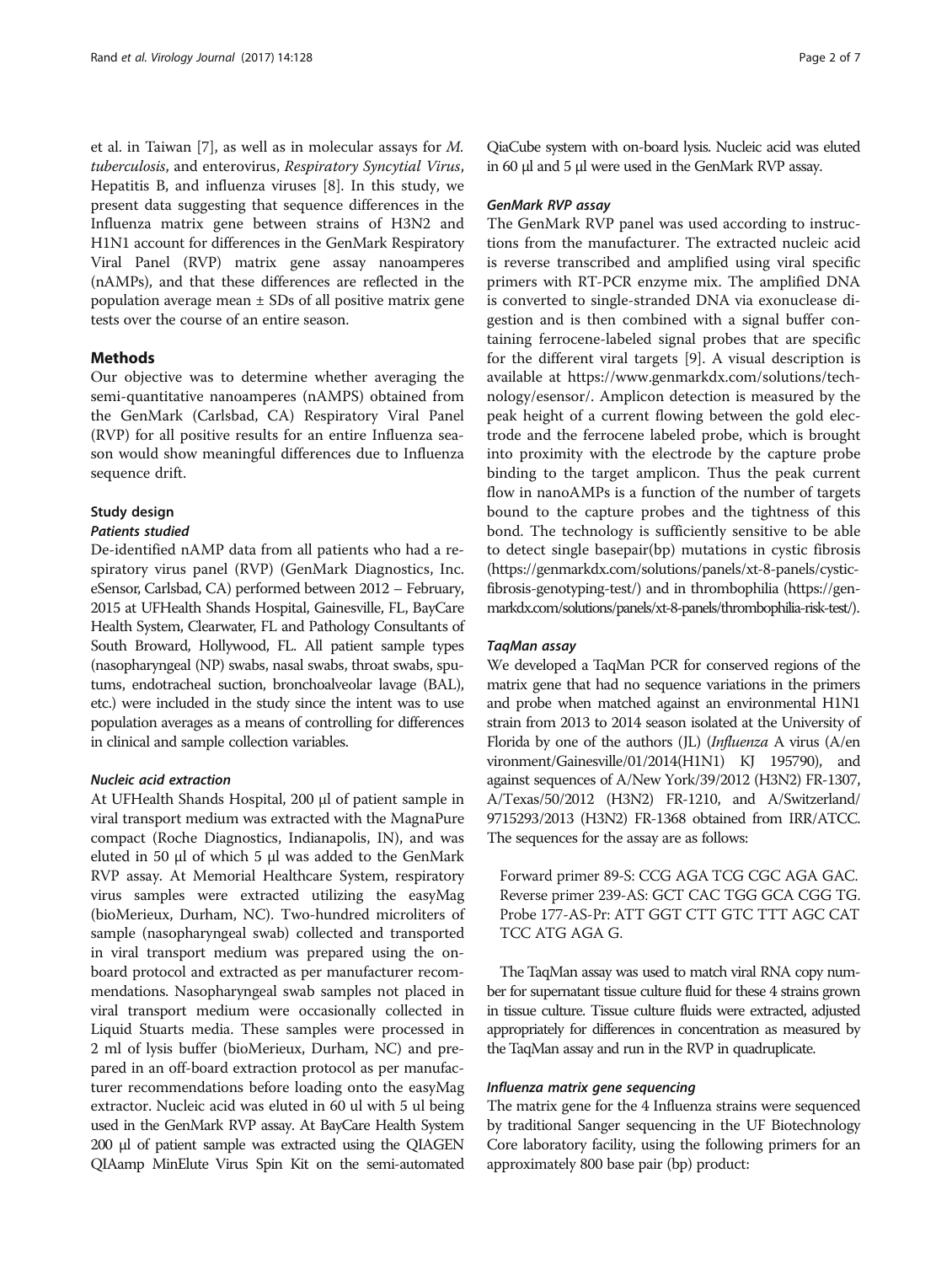Forward primer 89‐S:CCG AGA TCG CGC AGA GAC Reverse sequencing primer ATATTC TTCCCT CAT RGA CTC AG

Since the RVP Influenza assay sequences are proprietary, sequences were sent to GenMark Diagnostics who provided data showing the number and location of mismatched base pairs in the Matrix and HA gene sequence in the RVP forward and reverse primers, capture probe and signal probe.

#### Influenza HA gene sequences

The following Influenza HA gene sequences were obtained from GenBank and were sent to GenMark for matching with their subtype assay sequences: A/Texas/ 50/2012 (H3N2) KJ942616.1, A/Florida/15/2014(H3N2) KM064336.1, A/Florida/32/2014(H3N2) KR057571.1, A/ Florida/21/2014(H3N2) KM972893.1, A/Florida/35/ 2014(H3N2)KT836943.1 and A/environment/Gainesville/01/2014(H1N1) KJ195788.

## Cell cultures

MDCK-SIAT2,6-UF cells [\[10, 11\]](#page-6-0), which overexpress influenza virus α2,6-linked sialic acid receptors, were used for the isolation of influenza viruses. The cells were propagated as monolayers at 37 °C and 5% CO2 in Advanced Dulbecco's Modified Eagle's Medium (Invitrogen Corp., Carlsbad, CA, USA) supplemented with 2 mM L-Alanyl-L-Glutamine (GlutaMAX, Invitrogen Corp.), antibiotics (50 μg/mL penicillin, 50 μg/mL streptomycin, 100 μg/mL neomycin (Invitrogen Corp.)), and  $10\%$  ( $v/v$ ) low IgG, heat-inactivated gamma-irradiated fetal bovine serum (HyClone, Logan, Utah).

### Viruses

Influenza virus A/environment/Gainesville/01/2014(H1N1) (GenBank KJ195790) was isolated from collection media used during air sampling of classroom air (J. Lednicky, unpublished). Viruses A/New York/39/2012 (H3N2), A/ Texas/50/2012 (H3N2), and A/Switzerland/9715293/2013 (H3N2) were obtained from the American Type Culture Collection Influenza Reagent Resource (catalog numbers FR-1307, FR-1210, and FR-1368).

#### Virus isolation and propagation

For primary isolation or passage of stock viruses, aliquots of samples containing influenza virus were inoculated onto newly confluent MDCK-SIAT2,6-UF in serum-free aDMEM otherwise supplemented as described above plus L-1-tosylamido-2-phenylethyl chloromethyl ketone treated mycoplasma-and extraneous virus-free trypsin (Worthington Biochemical Company, Lakewood, NJ) in 5% CO2 at 33 °C. The TPCK-trypsin was used at a final concentration 2 μg/mL. For virus passage, cells were infected at a multiplicity of infection of 0.01 or less. The

inoculated cells were monitored daily for influenza virusspecific cytopathic effects (formation of focal enlarged granular cells followed by sloughing in rapid progression); in most cases, about 80% of the virus-infected cells had detached from the growth surface at the end of 2 days of infection. The presence of influenza A virus in the cell culture media was quickly determined using a commercial solid phase ELISA test (QuickVue *influenza* A and B kit, Quidel Corp., San Diego, CA, USA), and the viral gene sequences determined after RT-PCR and sequencing as de-scribed previously [\[11\]](#page-6-0).

#### **Statistics**

ANOVA and Chi-squared were performed online as referenced in Tables [1](#page-3-0) and [2.](#page-3-0) T-tests were performed on line at<http://www.graphpad.com/quickcalcs/ttest1.cfm>.

## Results

Population seasonal nAMP means ± SDs are shown in Table [1](#page-3-0) and were consistent between institutions within a given year. For example, in Table [1](#page-3-0) in 2014, nAMPs of  $172.6 \pm 70.2$  (N = 194),  $165.4 \pm 76.1$  (N = 232) and  $160.1 \pm 80.6$  ( $N = 475$ ) were calculated for the Matrix gene assay for all positive H1N1 strains at UFHealth, BayCare Health System, and Memorial Healthcare System respectively. These institutions are 150–300 miles apart and do not share patient populations. In contrast, mean  $\pm$  SD matrix gene nAMPs for the 3 different Influenza seasons (2012–13, 2013–14, and 2014–15) were highly statistically different, the 2013–14 H1N1 seasonal average being more than twice that of the 2014–15 season (ANOVA,  $p < 0.0001$ ). A similar pattern was observed for the HA subtype gene assay as well (ANOVA,  $p < 0.0001$ ). The 2012–2013 H3N2 matrix gene nAMPs appear to be higher than those of the 2014–2015 H3N2 season and further analysis (see Figs. [1](#page-4-0), [2](#page-4-0), [3\)](#page-5-0) suggests that in fact the average nAMPs in the 2012–2013 H3N2 season at UFHealth may have been bi-modal, whereas the distribution is clearly unimodal for 2013–2014 and 2014–2015. In these Figures, the matrix gene nAMPs are graphed vs the corresponding subtype gene nAMPS, making the subpopulation in the 2012– 2013 season easily visualized. F2 F3

When adjusted for the number of input RNA copies based on the cycle-threshold (Ct) of the TaqMan matrix gene assay, H3N2 strains representative of those circulating in the 2012–2013 and 2014–2015 seasons had significantly lower average nAMPs than the H1N1 strain from 2013 to 2014 (see Table [2\)](#page-3-0) and these average nAMPS were very close to those of the seasonal population averages. As was the case for the population averages, the average nAMPS of the TaqMan copy number adjusted H3N2 strains were statistically significantly lower than that of the H1N1 strain  $(p = 0.033 \text{ vs } A/NY, p = 0.025 \text{ vs } A/T$ exas and  $p = 0.017 \text{ vs } A/T$ A/Switzerland, t-test).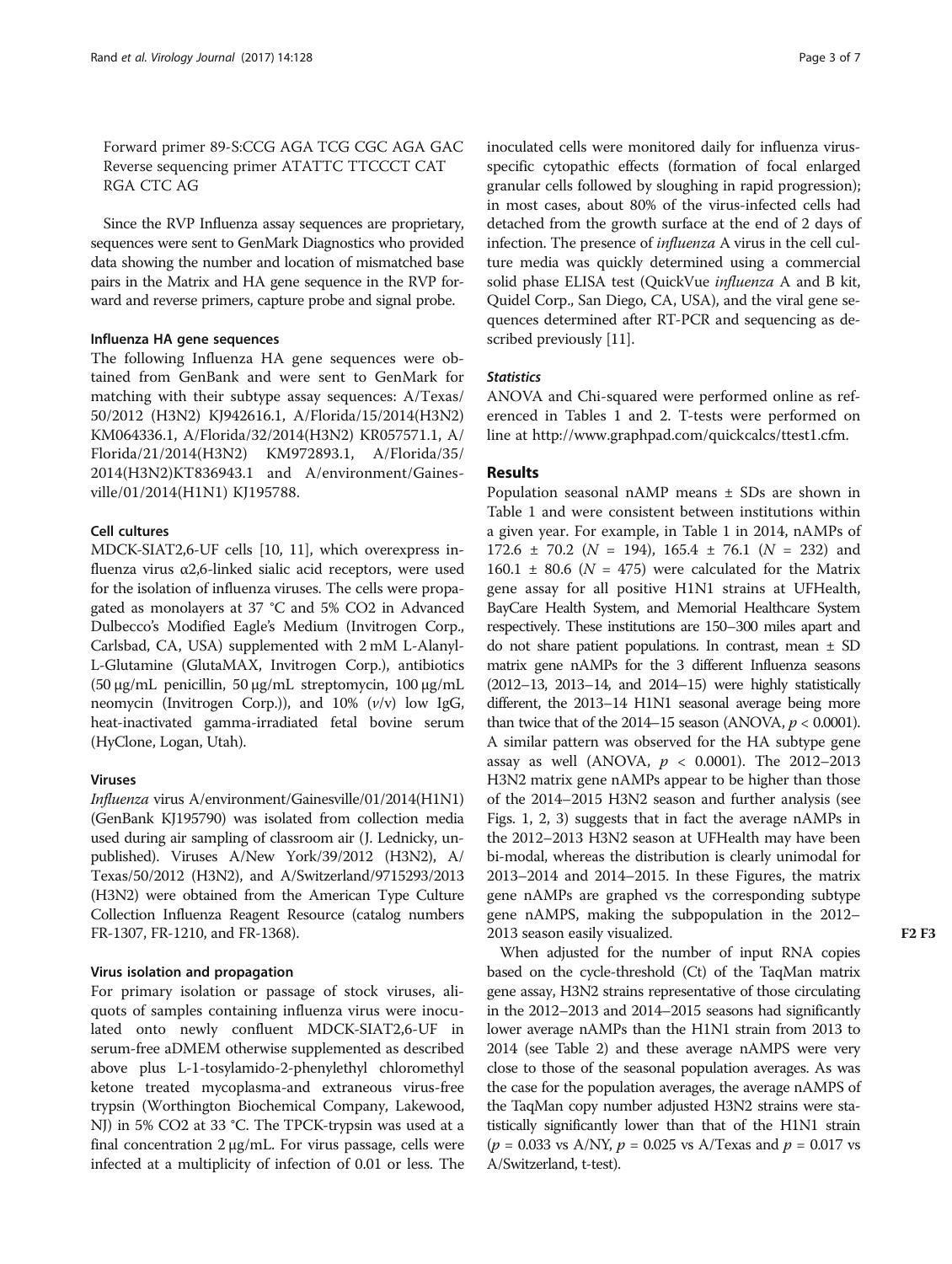<span id="page-3-0"></span>Table 1 Influenza matrix and subtype gene seasonal nAMP averages in 3 institutions over 3 influenza seasons

|              | Influenza season              |                                     |                               |                       |  |  |  |
|--------------|-------------------------------|-------------------------------------|-------------------------------|-----------------------|--|--|--|
|              | 2012-2013 H3N2 nAMPs ± SD (n) | 2013-2014 H1N1 nAMPs ± SD (n)       | 2014-2015 H3N2 nAMPs ± SD (n) | P                     |  |  |  |
| Matrix Gene  |                               |                                     |                               |                       |  |  |  |
| UF Health    | $121.1 \pm 109.5(91)^1$       | $172.6 \pm 70.2$ (194) <sup>2</sup> | $65.1 \pm 37.5$ (172)         | < 0.0001 <sup>4</sup> |  |  |  |
| BayCare      | $74.8 \pm 77.8$ (19)          | $165.4 \pm 76.1$ (232)              | $50.2 \pm 25(152)$            | < 0.0001 <sup>4</sup> |  |  |  |
| Memorial     | ND <sup>3</sup>               | $160.1 \pm 80.6$ (475)              | $57.3 \pm 61.1$ (788)         | < 0.0001 <sup>4</sup> |  |  |  |
| Subtype Gene |                               |                                     |                               |                       |  |  |  |
| UF Health    | $169.9 \pm 63.6$ (91)         | $240.9 \pm 103.4$ (194)             | $164.3 \pm 40.1$ (172)        | < 0.0001 <sup>4</sup> |  |  |  |
| BayCare      | $136.1 \pm 50.2$ (19)         | $249.2 \pm 81$ (239)                | $162.4 \pm 45.9$ (165)        | < 0.0001 <sup>4</sup> |  |  |  |
| Memorial     | <b>ND</b>                     | $239.4 \pm 88.6$ (475)              | $144.6 \pm 53.0$ (711)        | < 0.0001 <sup>4</sup> |  |  |  |

 $1()$  = number of specimens tested

<sup>2</sup>Includes 22 patients from 1/21/2013–8/30/2013 who were positive for H1N1<br><sup>3</sup>ND – Not Done

 $^3$ ND = Not Done

4 ANOVA <http://vassarstats.net/anova1u.html>

Matrix gene sequencing of A/New York/39/2012 (H3N2) FR-1307, A/Texas/50/2012 (H3N2) FR-1210, A/Switzerland/ 9715293/2013 (H3N2) FR-1368 and the Gainesville environmental 2013–2014 isolate A/environment/Gainesville/01/ 2014(H1N1) KJ195788 showed the same 3 bp mismatches in the capture probe for the H3N2 strains as opposed to only 2 different ones for the H1N1 when compared with the sequence of the proprietary GenMark RVP assay. Discussion of the location of these mismatches with GenMark suggested the 3 mismatches in the H3N2 strains were likely to be more destabilizing than the 2 mismatches in the H1N1 strain. Please see Table 2 for complete details. Since the GenMark assay sequence details are proprietary, specific sequence data as to which mutations were observed is not available. In contrast, the subtype genes of both the H3N2 and H1N1 strains have a perfect sequence match with their respective subtype capture and signal probes and a single bp mismatch in both forward and reverse primers.

In order to confirm and better understand the relationship between sequence differences and nAMPs,

GenMark Diagnostics provided single-stranded DNA matching the capture probe sequences of the H3N2 and H1N1 strains. When this synthetic DNA was run in the eSensor, equimolar concentrations gave average nAMPs of  $150.5 \pm 17.2$  and  $72.9 \pm 16.3$  nAMPs ( $N = 4$ ,  $p = 0.0006$ , t-test), for the sequences matching the H1N1 strain and H3N2 strains, respectively (see Table 2). A capture probe with a perfect sequence match to the GenMark assay was tested at GenMark and gave the same average nAMPs as the H1N1 sequence, despite the 2 mismatches in the H1N1 sequence (data not shown).

## Discussion

The use of respiratory virus quantitation has been discussed primarily in relation to severity of individual patient illness and duration of viral shedding [\[10](#page-6-0)–[12](#page-6-0)]. Clearly such quantitative values, whether GenMark nAMPs or TaqMan Ct values from commercial or lab developed assays, vary greatly from patient to patient and even within a patient depending primarily time of sample

| Table 2 Ct adjusted nAMPs and GenMark RVP Matrix Gene Sequence Mismatches |
|---------------------------------------------------------------------------|
|---------------------------------------------------------------------------|

| Influenza Strain                                | Matrix Gene nAMPs <sup>a</sup> | Matrix Gene Mismatches |          |                |        |
|-------------------------------------------------|--------------------------------|------------------------|----------|----------------|--------|
|                                                 |                                | Forward                | Reverse  | Capture        | Signal |
| A/NY                                            | 53.5 $\pm$ 32 <sup>b</sup>     |                        | C        | 3 <sup>d</sup> |        |
| A/Texas                                         | $56.6 \pm 11.4^b$              |                        | $\Omega$ |                | 0      |
| A/Switzerland                                   | $46 \pm 16.9^b$                |                        | C        |                |        |
| H3N2 Synthetic Capture Probe ssDNA <sup>e</sup> | $73 \pm 16$                    | N/A <sup>t</sup>       | N/A      |                | N/A    |
| <b>H1N1</b>                                     | $143.6 \pm 57.2$               |                        | $\Omega$ |                | 0      |
| H1N1 Synthetic Capture Probe ssDNA              | $151 + 17$                     | N/A                    | N/A      |                | N/A    |

a Mean ± SD of 4 replicates. All 4 strains were diluted to the same copy number based on Ct using a TaqMan assay (see Methods)

 $b_{\rm A/NY}$  (p = 0.033), A/Texas (p = 0.025) and A/Switzerland (p = 0.017) vs H1N1 t test. <https://www.usablestats.com/calcs/2samplet><br>The mismatches were the same in all H3N2 strains, but different from the H1N1

The mismatches were the same in all H3N2 strains, but different from the H1N1

<sup>d</sup>All 3 mismatches were the same for the H3N2 strains, but differed from the 2 mismatches in the H1N1 strain

 $fN/A = not$  applicable

essDNA = single stranded DNA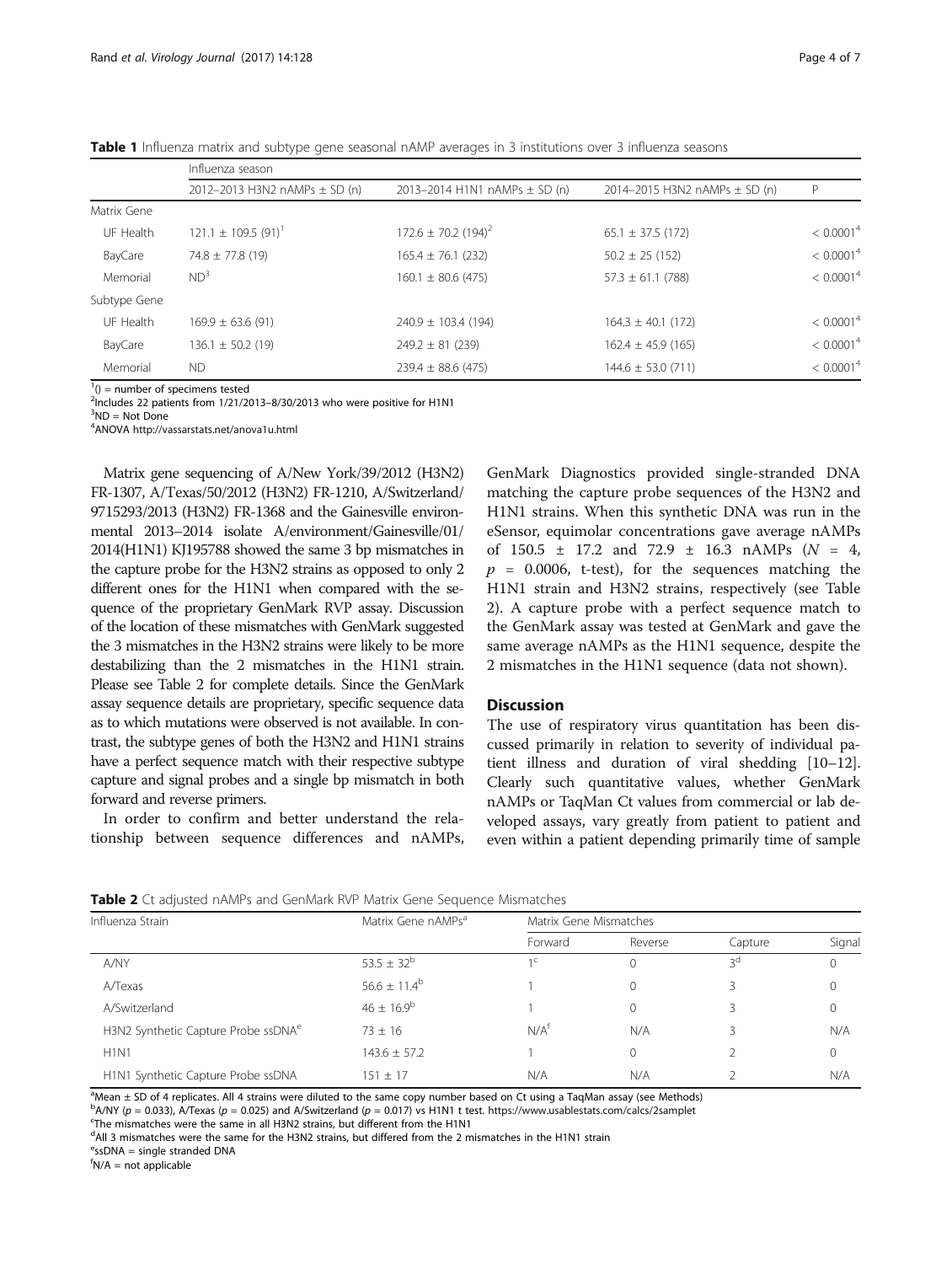<span id="page-4-0"></span>

collection since days 1 and 2 of illness typically have the highest titers [[12](#page-6-0)–[14](#page-6-0)]. Other sources of quantitative difference result from variability in specimen type (e.g. nasopharyngeal vs BAL), variation in collection practices within the same specimen type, as well as patient variables such as immunosuppression, prior vaccination, age, etc. Although the semi-quantitative nAMP readings are not FDA approved for use in patient care, we looked at viral quantitation from the perspective of population seasonal averages, so that patient-related and pre-analytic variability should average out. Our data suggest that this is the case. Seasonal Influenza A population matrix gene nAMPs from the GenMark RVP assay were remarkably consistent between 3 different institutions in Florida for 3 Influenza seasons from 2012 to 2015. The slightly higher matrix gene nAMPs seen at UFHealth in 2012–2013 compared with 2014–2015 seems to be explained by a bi-modal distribution in the 2012–2013 season, suggesting there may have been a mixture of strains in circulation.

The 2013–2014 H1N1 season matrix gene nAMPS were markedly higher than the prior and following H3N2 seasons. Since the same matrix gene assay is used for both subtypes, it was possible these differences could have reflected seasonal differences in Influenza illness severity; however, sequence analysis suggested that the differences were better explained by sequence drift in the matrix gene that had occurred by the 2012–2013 season, and was unchanged in the 2014–2015 season. Since the nAMP averages from the synthetic single stranded DNA of the H3N2 and H1N1 capture probe sequences closely matches those of the seasonal averages, sequence variation between the H3N2 and H1N1 viruses offers the best explanation for the seasonal differences.

Further study is needed to determine whether population averages could reflect the clinical intensity of an influenza season, once it was determined that no assay-related sequence drift had occurred, on the theory that more severely ill the patients might seek medical care earlier in the course of their illness. Hence higher titers could be a reflection of patients being tested earlier when their titers were higher [[12](#page-6-0)–[16\]](#page-6-0). As noted above, the subtype genes of both the H3N2 and H1N1 strains have a perfect sequence match with their respective subtype capture and signal probes and a single bp mismatch in both forward and reverse primers, but since each subtype assay has different target sequences, average nAMPs cannot be compared.

One of the limitations of this study is that we did not save the actual strains from the 3 influenza seasons studied, since the laboratory was no longer performing viral

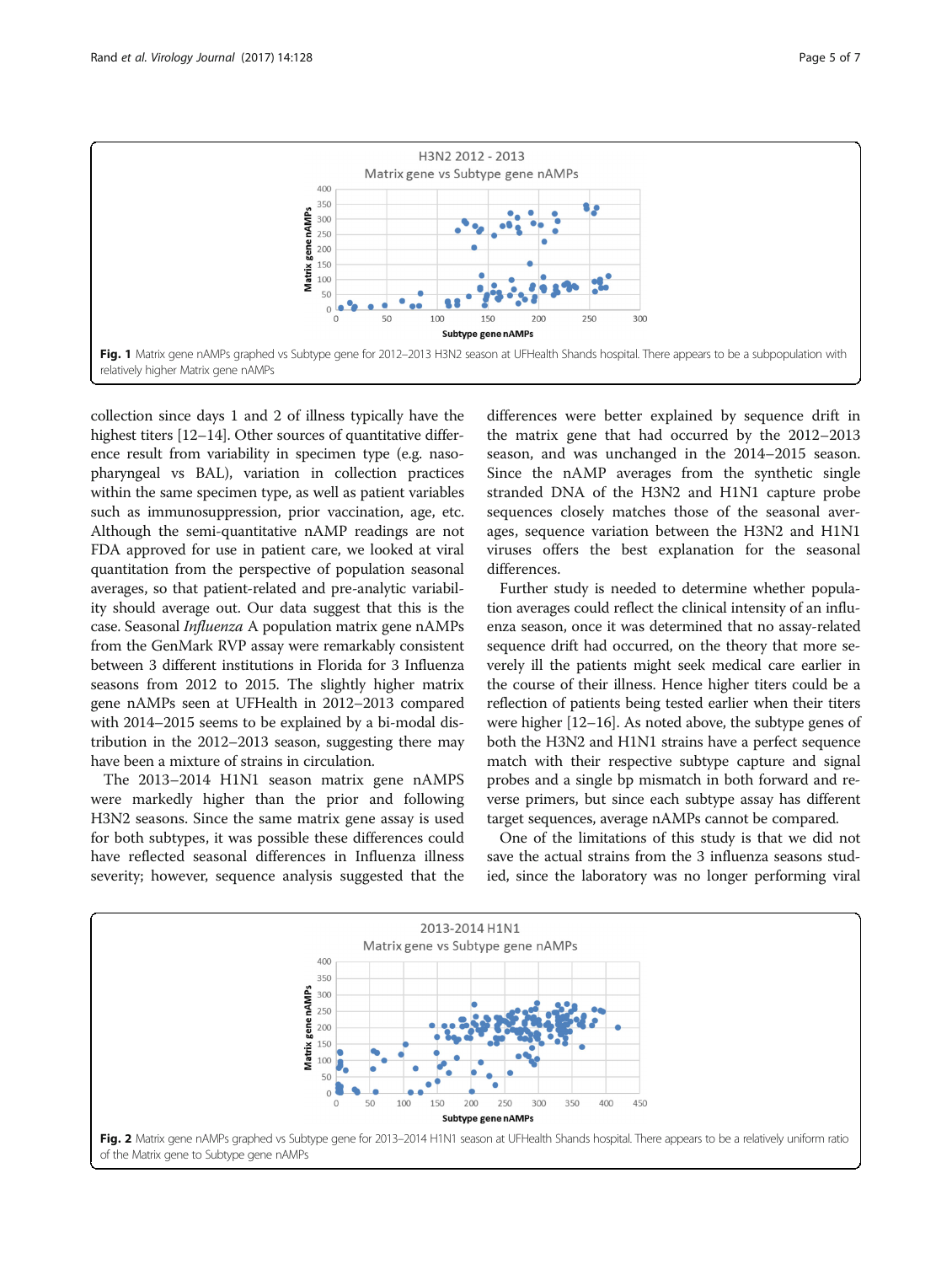<span id="page-5-0"></span>

cultures. However, the H3N2 strains analyzed for the matrix gene in the 2012–2013 and 2014–2015 seasons are generally considered representative of the sequence variation observed in the matrix genes, and the H1N1 isolate was an environmental isolate obtained on the University of Florida campus near the peak of the 2013–2014 season. Likewise, sequence analysis of HA sequences available from GenBank for representative H3N2 strains showed no changes in the number and location of mismatches in the GenMark assay between the 2012–2013 and 2014–2015 seasons. Another issue, although not strictly a limitation of the study, is that the GenMark assay is more complex than traditional TaqMan assays, in that after the PCR product is produced, it is captured on a solid phase where a 4th probe that carries a ferrocene label is required to bind to permit detection of an electrical signal. Although a positive assay is reported from 3.0 to >300 nAMPs, in our experience the actual linear range is only about 10–30 fold, which is very narrow compared with the generally observed 5 logs of linearity for a typical TaqMan assay.

Perhaps the most important implication of this study is that quantitative population averages (whether done by nAMPs as in the GenMark assay, or by Ct as would be the case in other manufacturers' assays) appear to be sensitive to Influenza sequence changes due to seasonal drift that result in assay mismatches. In addition, it is possible that plotting the nAMPs of the matrix gene vs the subtype gene may offer a simple method to detect subpopulations with sequence variations affecting the performance of the assay. Although it does not appear that any Influenza strains were actually "missed" in our study because of mismatches between the matrix gene assay and the matrix gene sequence in circulating strains, further sequence drift in circulating strains could render the assay falsely negativee at some point.

## Conclusions

Seasonal average nAMPs were remarkably consistent between institutions within a given year. The differences in the

matrix gene averages between H3N2 and H1N1 seasons were consistent with the number and location of mismatches in the molecular assay. Instrument manufacturers, laboratories and regulatory agencies should work out an approach to capture this type of data electronically on national and regional levels so that seasonal sequence drift affecting the performance of molecular assays can be monitored.

#### **Abbreviations**

BAL: Bronchoalveolar lavage; bp: Base pair; Ct: Cycle threshold; HA: Hemagglutinin; nAMPs: Nanoamperes; NP: Nasopharyngeal; RT-PCR: Reverse transcriptase polymerase chain reaction; RVP: Multiplex respiratory viral panel

#### Acknowledgments

We gratefully acknowledge the support of the staff from the UFHealth Shands Hospital, Memorial Healthcare System and BayCare Health Systems. We also acknowledge the support of GenMark Diagnostics, Carlsbad, CA in providing the information for sequence mismatches between their assay and the reference strains, the single-stranded DNA matching the capture probe sequences of the H3N2 and H1N1 strains and 1 RVP kit.

#### Funding

The present work was supported in part by funds from the Department of Pathology, Immunology and Laboratory medicine, University of Florida, Gainesville FL. GenMark Diagnostics, Carlsbad, CA, US provided single stranded DNA as described in the Methods and 1 respiratory virus panel kit (48 tests).

#### Availability of data and materials

The datasets are available upon request.

#### Authors' contributions

Study's conception: KR; Study design: KR; Study's performance: KR, MP, RA, HH, EB, JL; Writing and revision: KR, MP, RA, HH, EB, JL. All authors read and approved the final manuscript.

#### Ethics approval and consent to participate

Not applicable.

#### Consent for publication

Not aspplicable.

#### Competing interests

The authors declare that they have no competing interests.

#### Publisher's Note

Springer Nature remains neutral with regard to jurisdictional claims in published maps and institutional affiliations.